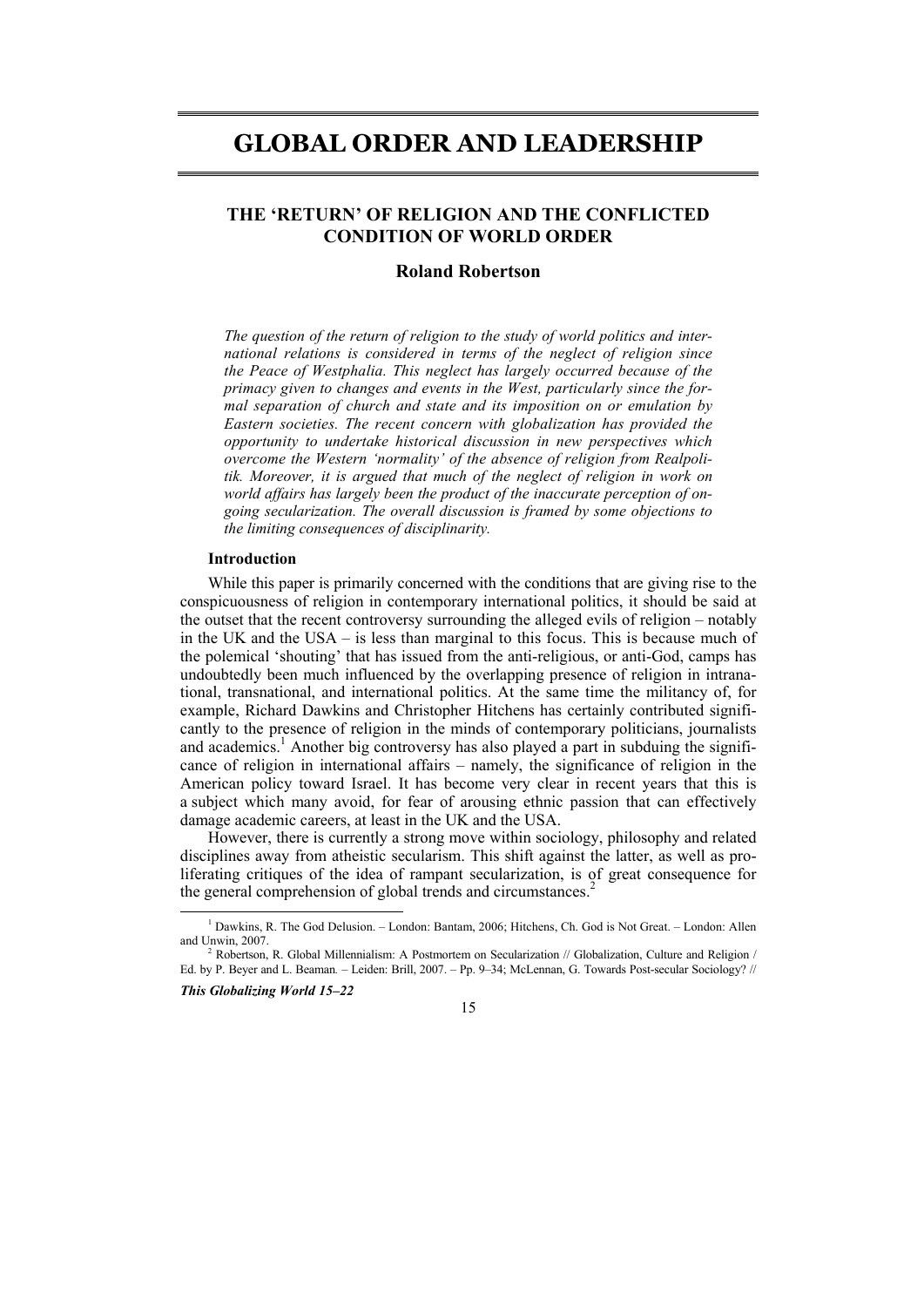What follows is divided into two sections. The first deals with what can be called the 'disciplinary' world, while the second may be called the 'real' world. There are most certainly oversimplifications involved in this delineation, not least because what was once a matter of disciplinarity then becomes central to reality. Put another way, while disciplinarity is a constructed, 'artificial' way of comprehending reality, at the same time reality is partly constituted by disciplinarity. The complexity of this problem cannot be pursued here – not merely for reasons of space, but also because it has been, and will continue to be, an intractable one in all of the sciences, both natural and human. Many philosophers have sought over the centuries, in different civilizational contexts, to solve this epistemological and/or ontological problem and many have claimed to have resolved it. In full recognition of various contributions of the latter kind, in this paper the author will simply take the problem for granted and deal with it in a very simple way.

#### **The Problem of Disciplinarity**

At least since the late eighteenth or early nineteenth centuries interpretation and/or analysis of the world, for the greater part, have been undertaken from increasingly specialized and compartmentalized perspective. A vast amount has been written about the origins, the histories and the genealogies of various disciplines, as well as variations in such from society to society, region to region, and civilization to civilization. Nonetheless, it should be stipulated here that the present focus is primarily a Western one and that it involves no systematic attempt to be specific about the civilizational structuring of particular academic disciplines; nor of their trajectories or configurations within different societies. What has to be firmly stated is that each discipline in the western academy, as well as in the primary and secondary sectors of school systems, has rested upon rhetorical constructions and academic contingencies. Thus the idea that disciplines reflect the natural condition of life is without any foundation. One has to make this point strongly, precisely because it seems that many academics and intellectuals – and not least their bureaucratic administrators – do believe that disciplines reflect or grasp reality, although some of these may also grant that so-called reality is partly constituted by disciplinarity.

In spite of these considerations it should be said that throughout the last century and a half or so various individuals and schools of thought have attempted to overcome or lay out the preconditions and sustaining infrastructures of the disciplines on a universalistic basis. For example, Comte made an extended attempt to connect systematically all disciplines, Marx also approached the same issue (but, of course, from a very different perspective), as did John Stuart Mill. The same might be said of Freud and certainly this is true of the rise of General Systems Theory in the 1930s and also of the work of Talcott Parsons during the mid-twentieth century. Foucault explored rather thoroughly the basis and forms of disciplinarity in the broadest possible sense – which led in his work to the casting of academic discipline as similar to discipline in the penal sense.

Increasingly, during the past twenty years or so, there has been much disciplinary mutation, particularly around the theme of globalization. Much of the study of the latter, in spite of its enormous fashionability, has unfortunately been centred upon the idea of interdisciplinarity. This has been very counterproductive and has served more the bureaucratic interests of academic administrators and power-seekers within academic professions than it has the enhancement of substantive intellectual progress. Specifically,

 Sociology*. –* 2006. – Num. 41. – Рр. 857–870; Robertson, R., and Chirico, J. Humanity, Globalization and Worldwide Religious Resurgence: A Theoretical Exploration // Sociological Analysis. – 1985. – Num. 46. – Рр. 219–242.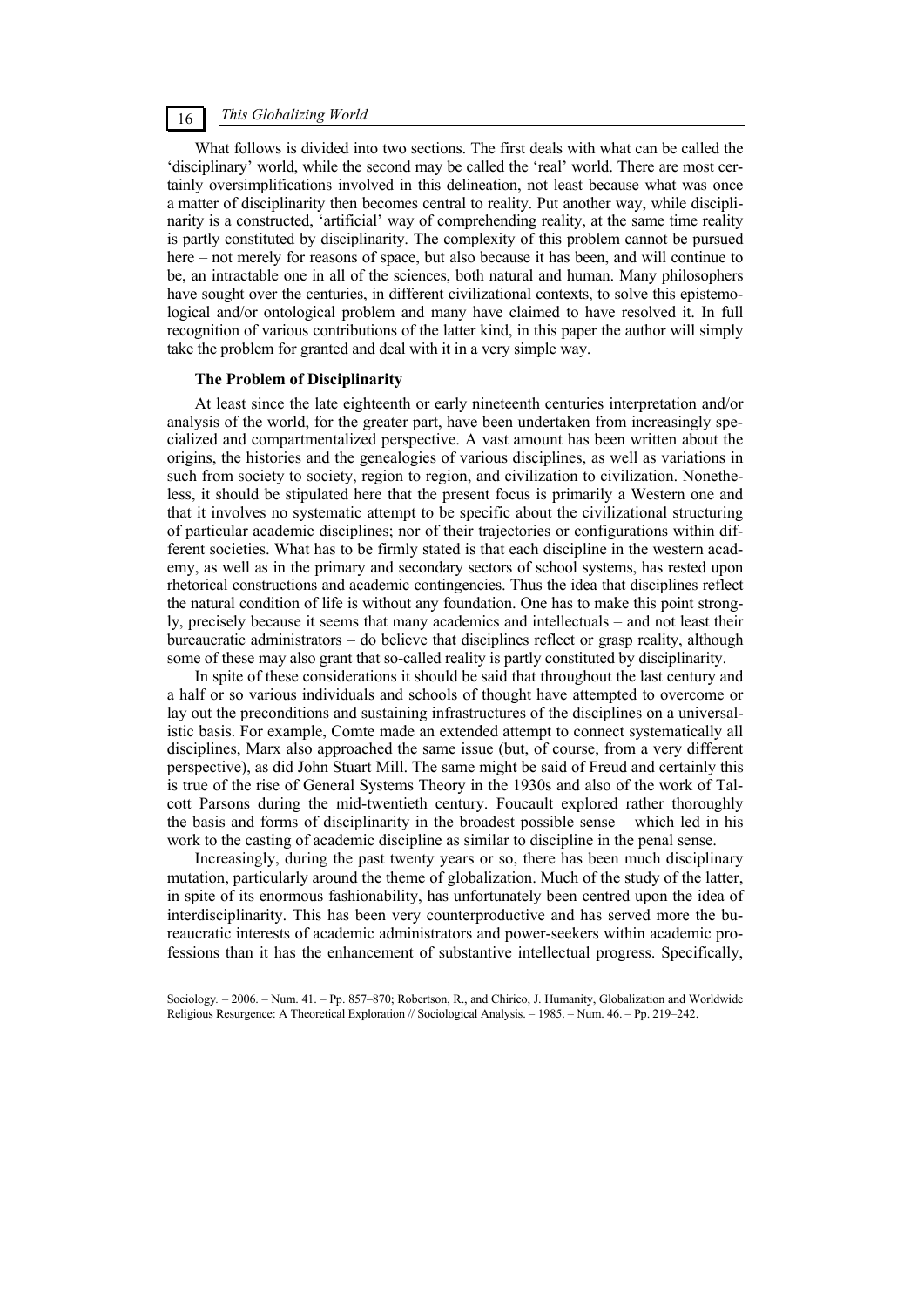interdisciplinarity has consolidated, rather than overcome, disciplinary and professional distinctiveness. For example, interdisciplinary collaboration often involves the practitioners of two or more disciplines getting together and seeing what each can contribute to a particular topic from their own disciplinary standpoint. What, on the other hand, ideally ought to occur is a direct concern with the substantive issue as opposed to a rehearsal of the identity of particular disciplines. Many enterprises of a so-called interdisciplinary nature have entailed little more than each disciplinary representative pronouncing what her or his discipline could/should contribute to the topic in question. Thus, we should turn in the direction of what preferably should be called either crossdisciplinarity or trans-disciplinarity (although cogent claims could and have been made on behalf of 'counter-disciplinarity' and 'post-disciplinarity').

In the case in hand – namely the study of international relations, or world politics, in connection with the study of religion – such reflections on the limitations of disciplinary approaches have contributed mightily to the relative absence of attention to the interpenetration of religion and IR in historical terms. This means that rather than trying to account for the great significance of religion in world politics at the present time – as if religion had suddenly erupted onto the world-political scene – we would be much better advised to try and account for why the relationship between religion and IR has been grossly neglected for many years. Indeed, International Relations as a discipline or sub-discipline was professionally established without any reference to the significance of religion. While economics has often been called the dull science, that label might well be equally applied to IR, at least until fairly recently.

From the standpoint of those who have been mainly concerned with religion, the obsession with the secularization thesis has served both to insulate the sub-discipline of sociology of religion from other disciplinary perspectives and subdue its influence in the wider society. Indeed, for many decades, sociologists of religion have expressed, not unironically, much regret that their sub-discipline is marginal to the wider discipline of sociology and have complained in so doing that the findings of sociology of religion are not taken seriously by political elites and the more intellectual elements in the mass media. Thus, since the 1960s individual practitioners of sociology of religion have only recently been invited to contribute to discussions of political events, circumstances and trends. For much of this period students of religion have been mainly involved in public discussion in relation to controversies surrounding religious sects (sometimes called 'cults'). However, with the advent of religions of violence sociologists have been increasingly called upon to participate in public debate and give advice to governments, particularly since 9/11. Similar, but greater, neglect of religion can be said of the study of world politics, although there *has* been an increasing concern with the relation between religion and societal politics during the same period. Thus the neglect of religion has been most evident in the study of international relations.

Another significant factor in the neglect of the involvement of religion in international relations is the way in which assumptions have been formed concerning distances between particular disciplines or subdisciplines. For example, at the beginning of the twentieth century it was possible for historians and sociologists to say that it was strange to connect the study of religion to the study of economics. Within a few years, however, the relationship between religion and the development of capitalism had assumed the status of the obvious. Much of this was a consequence of Max Weber's *The Protestant Ethic and the Spirit of Capitalism* which was first published in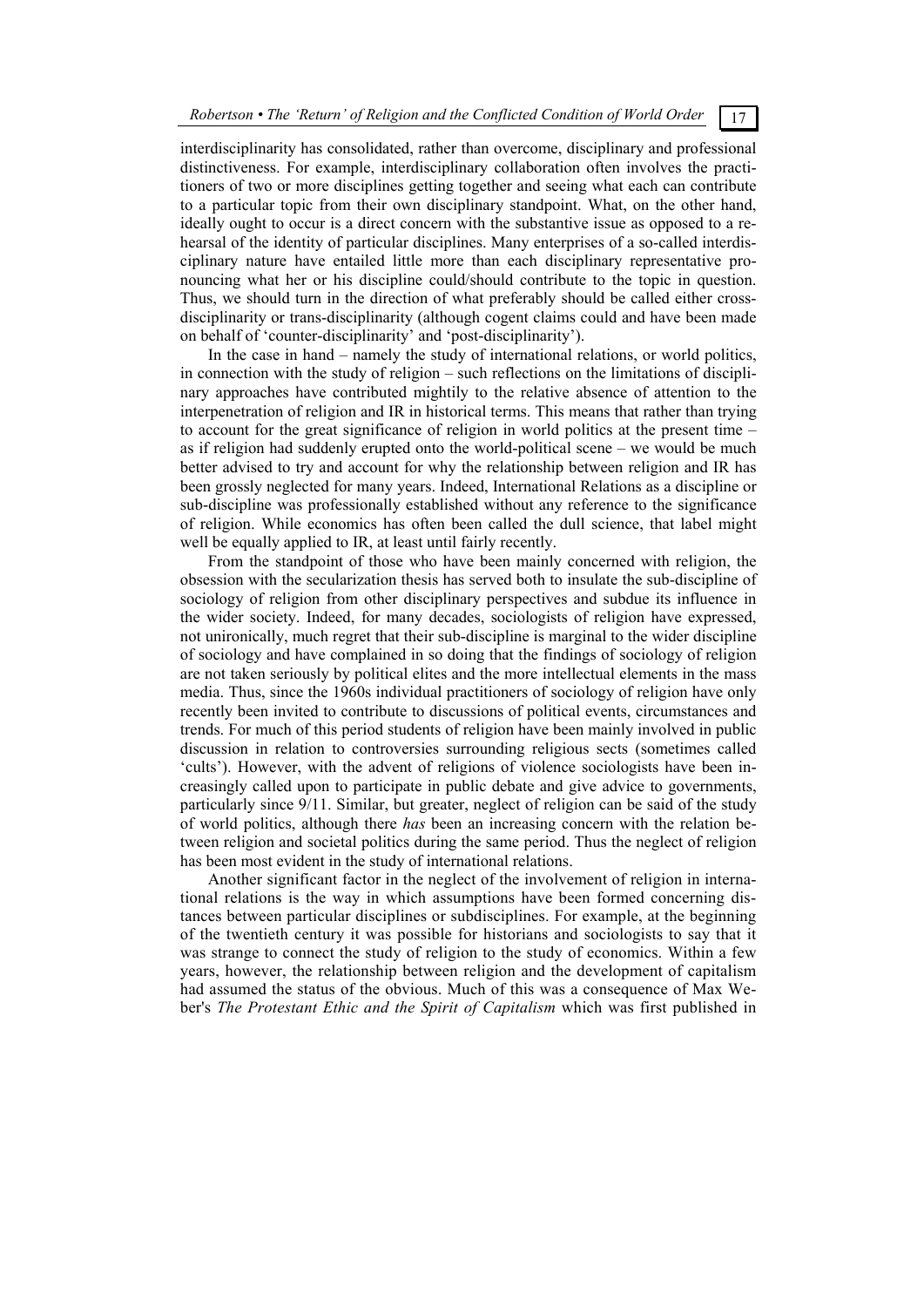1904/1905.<sup>3</sup> In the particular case at hand, many practitioners on the IR side would have asked, only a few years ago, what religion could have to do with their own domain of analysis? Now, in the early years of the twenty-first century very few would be so daring – perhaps, one might say foolish – to ask this question. Undoubtedly this has a great deal to do with the present so-called war on terror (a term which is, in fact, fast retreating) and, more specifically, with the problematic thesis as to the clash of civilizations (which is also in retreat). To be more precise, it is the centrality of jihadist, or caliphate, Islam and its opponents – not to speak of its targets – that has been so crucial in the attention to the subject of the present paper. The surprise among the relevant disciplines as to the apparent eruption of Islam onto the world scene as symbolised and expressed by the events of  $9/11$  now seems rather difficult to comprehend.<sup>4</sup> Even most of those who have been studying religion and regretting its marginality within and without the academy seem to have been amazed by 9/11. This can, to a considerable degree, be attributed to the insulation of IR from the study of religion and *vice versa*. On the other hand, it should be said that the study of the politics/religion connection had been expanding in the last quarter of the twentieth century.

This expanding interest almost certainly had much to do with the increasing conspicuousness of religion within and without nation-states since the late 1970s. At that time such events as the coming to power in Nicaragua of the Sandinistas, the complex connection between those opposed to the latter, Iran and the US Republican government (the so-called Iran-Contra affair); the injection of theocratic ideas into the global arena in the aftermath of the Iranian revolution of 1979; and the rise of the Solidarity movement – heavily backed by the Catholic Church – in Poland raised, so to speak, religion above the parapet for systematic attention. The spread and intensification of tensions between 'church' and state constituted the end of a long era that had begun following the Peace of Westphalia in 1648 which had marked the termination of religious wars within the West. Prior to the Westphalian settlement, the sacred and the profane were seen to have co-existed – although often problematically. Westphalia marked the end of such co-existence, in such a way as to largely separate religion from politics.

The consummation of that trend was the Declaration of Independence in the nascent American Republic in 1776, with its commitment to the constitutional separation of church and state. This rapidly produced globe-wide implications, even more important than in the USA itself.<sup>5</sup> Moreover, it was not a coincidence that it was in this same period that Jeremy Bentham pronounced, in 1789, the need for a specialised focus on international relations. Few scholars have recognized the significance of this conjunction. However, this was a Western phenomenon which was, nonetheless, imposed upon, or emulated by, a number of Asian societies during the late nineteenth and the first half of the twentieth centuries. The variety of political orientations to attempts to disentangle religion and politics – or church and state – cannot be explored here. Suffice it to say that in East Asia one finds that whereas in China the demise of religion was taken to be a prerequisite of a modern society, in Japan there was a serious attempt to emulate the American separation of 'church' from state. In Japan State Shinto was established in the Meiji period by denying that it constituted a religion in the

 $\frac{1}{3}$ <sup>3</sup> Weber, M. The Protestant Ethic and the Spirit of Capitalism. - London: Allen and Unwin, 1930.

Lincoln, B. Holy Terrors: Thinking about Religion after September 11. – Chicago: University of Chicago Press, 2006.

Armitage, D. The Declaration of Independence: A Global History*.* – London: Harvard University Press, 2007.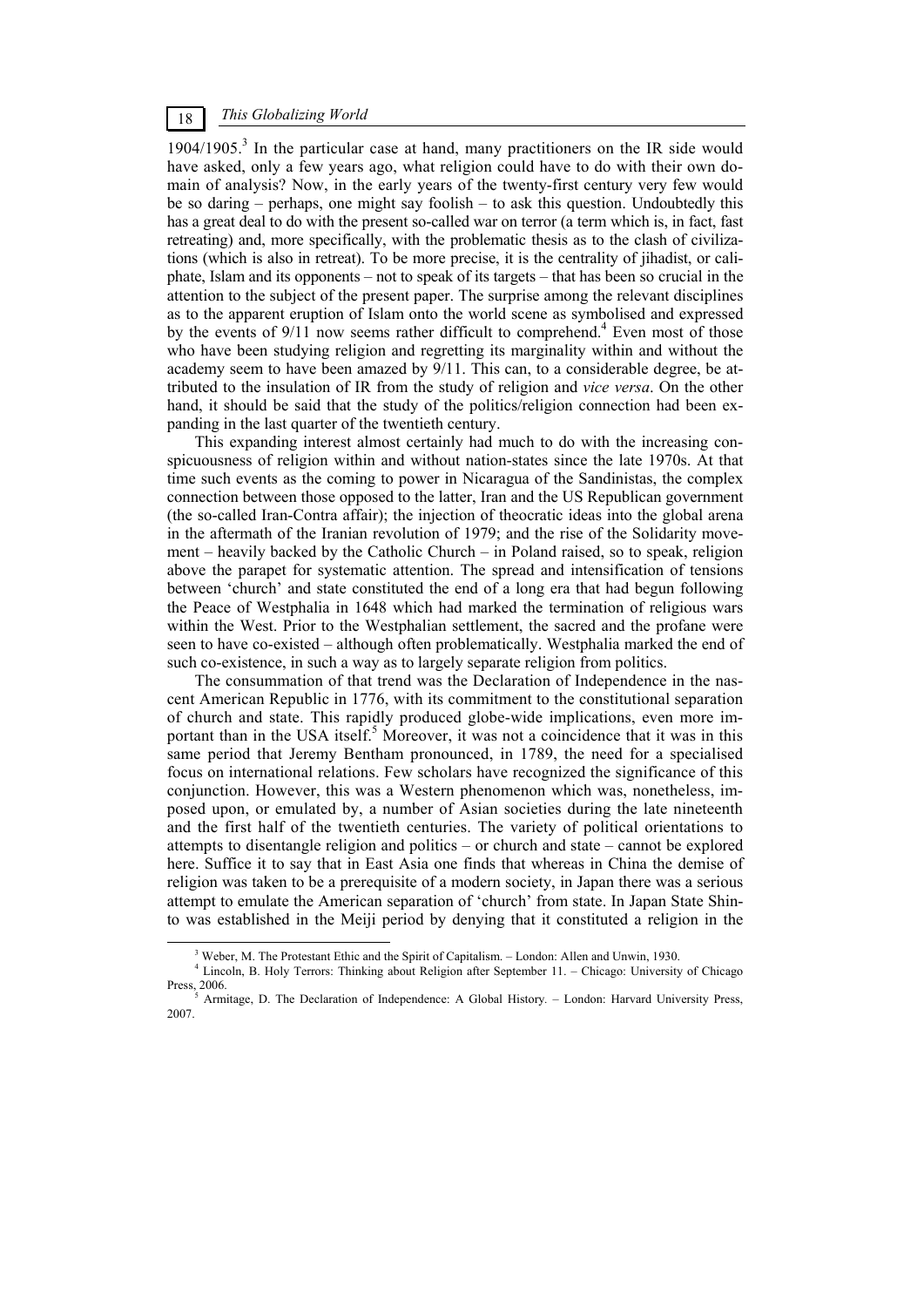Western sense of the word. In contrast, the Chinese political elite and leading intellectuals took the lead from such Western philosophers as Bertrand Russell and insisted that there was no significant place for religion in a modern society.<sup>6</sup>  $\overline{a}$ 

The areas of the world which most strongly resisted both of these trends were, overwhelmingly, Islamic. In view of this it is not surprising that the 'return' of religion to the international arena should have come in the form of a conflict between Islam and much of the rest of the world, particularly those parts of the latter that were seen to be particularly responsible either for the separation of religion and politics and church and state, or the imposition of state organized atheism, as in Communist regimes.

The considerable interest in the theme of globalization has undoubtedly drawn attention to the significance of religion in world politics and international relations. In arguing this I am emphasizing strongly the *multidimensionality* of globalization. Rather than conceiving of the latter in the form of neoliberalism, thus giving it a distinctively economic gloss, I regard it as having political, social, and cultural dimensions. This type of broad conception of globalization has constituted the basis of an ever-expanding interest in global, or world, history. This revival in the study of world history is significantly different from the kind of West-skewed interest in the latter that thrived at the end of the nineteenth and the beginning of the twentieth centuries. The new global history – at least as it is practised in the West – is not anywhere near so Eurocentric. In fact has not infrequently been anti-Eurocentric. This means that in many societies and world regions different, often competing, paradigms and images of global history are being presented and promoted. Many, if not most, of these involve situating a particular society or region at the centre of world history. Clearly, this has a great deal to do with the present globe-wide concern with national identities.

In the frame of globalization this has come about for two main reasons. On the one hand, globalization involves the increasing connectivity of the global whole – sometimes expressed as a compression of the entire world, producing a circumstance in which each society, region or civilization is under constraint to identify and proclaim its own uniqueness. On the other hand, globalization also involves increasing global consciousness – better, self-consciousness – in the sense that, with periodic interruptions, the world as it is increasingly has become 'one place'. This frequently neglected feature of globalization enhances, problematically, the sense of humanity being one. Needless to say, in recent times, the actuality of pandemics, epidemics, climate change – as well as the rise of religions concerned with 'the end-time' – has greatly consolidated this heavily contested oneness. In fact, much of the contemporary globe-wide concern with religious and civilizational conflict is centred upon the issue of religious-cultural hegemony.

In the wake of the rise of a new form of global history there has also arisen a fastgrowing interest in the subject of imperialism and its great relevance to the theme of globalization. A good example of this is John Darwin's book, *After Tamerlane: The Global History of Empire.* Darwin argues that 'Tamerlane was the last of the series of 'worldconquerors' in the tradition of Attila and Genghis Khan, who strove to bring the whole of Eurasia – the "world island" – under the rule of a single vast empire'.<sup>7</sup> After 1405 there

 $\overline{6}$  Robertson, R. Globalization: Social Theory and Global Culture*.* – London: Sage, 1992. – Рр. 115–128, 146– 163; also Gong, G. The Standard of 'Civilization' in International Society. – Oxford: Clarendon Press, 1984. 7

Darwin, J. After Tamerlane: The Global History of Empire. – London: Allen Lane, 2007. – P. X; *cf.* Bayly, C. A. 'Archaic' and 'Modern' Globalization in the Eurasian and African Arena, c. 1750–1850 // Globalization in World History */* Ed. by A. G. Hopkins*.* – London: Pimlico, 2002. – Pp. 47–73.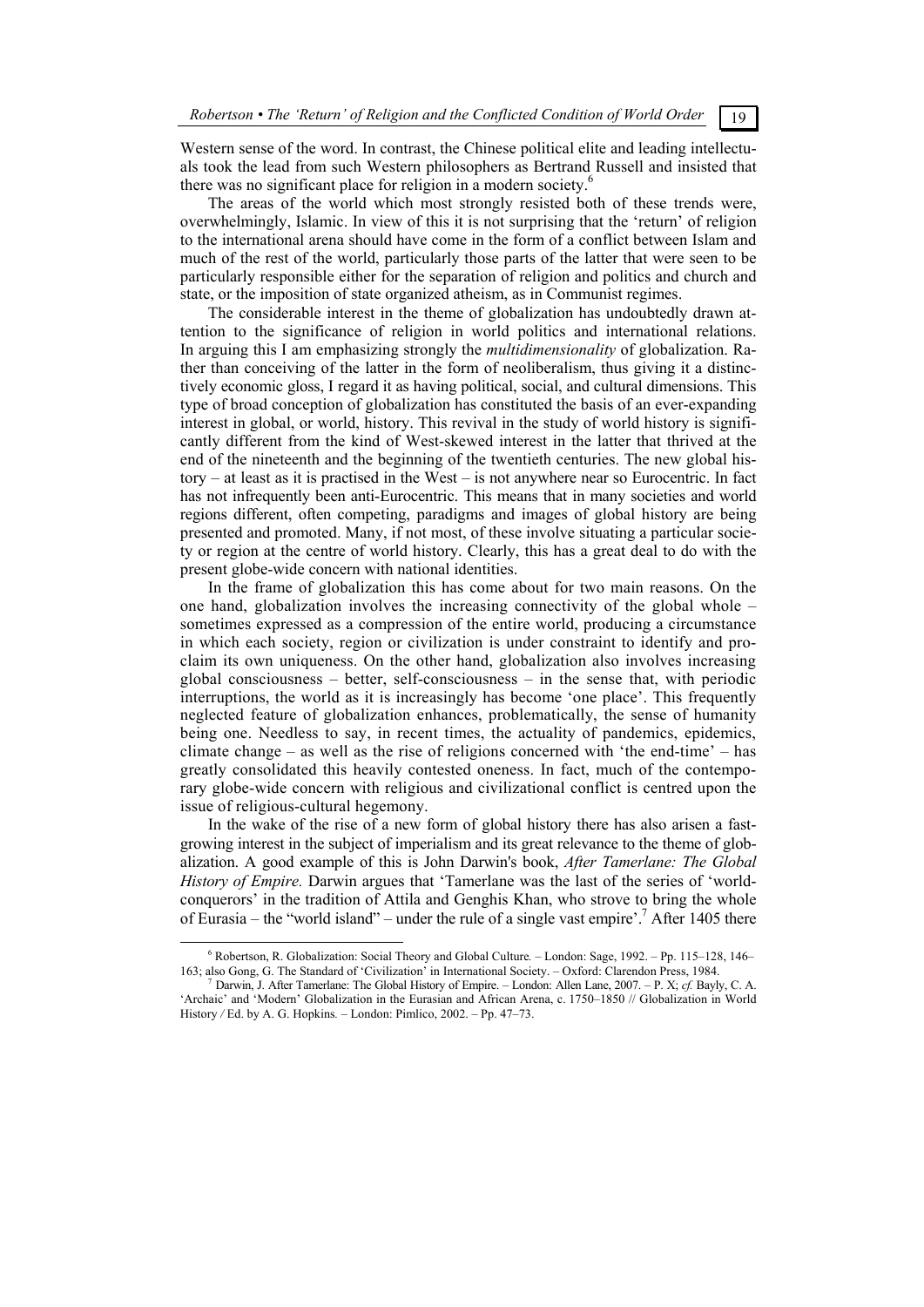soon began the exploration of the sea routes that became what Darwin calls 'the nerves and arteries of great maritime empires'.<sup>8</sup> The European expansion after Tamerlane led to 'the rise of the West', but when the European empire dissolved – in the period lasting from the beginning of World War Two until the mid-twentieth century – the story of world history began to be retold, particularly with the rise of the so-called Third World. As Darwin says, this retelling cannot be written without a fully global view of the past. He cogently quotes Teggart, who in his *Rome and China* argued that 'the study of the past can become effective only when it is fully realized that all peoples have histories, that these histories run concurrently and in the same world and that the act of comparing them is the beginning of knowledge'.<sup>9</sup> This suggestion of the need to co-ordinate interunit relations with comparative analysis is, perhaps, the most important step forward that we must make in the study of international relations. This has been the main methodological consequence of the widespread concern with globalization. Much has recently been written about the need for new approaches to the latter, but virtually none of this has dealt with this analytic desideratum, or with the substantive relevance of religion and culture. Undoubtedly the 'terror wars' that were, in a sense, 'scripted' by Huntington's *Clash of Civilizations,* have brought religion – via radically politicized Islam – into a central, but highly problematic position, in world affairs. But little has been seen of the necessary analytic readjustments.<sup>10</sup> On the IR side, this has much to do with the so-called positivism of the discipline, which has largely eschewed any concern with such matters, particularly in the USA. Nye's concept of s*oft power* is a rather meagre acknowledgement of these kinds of consideration.<sup>11</sup>

Even though IR has continued since its inception in the early 1920s to display continuing controversies about *Realpolitik* it has nonetheless been overwhelmingly centred upon 'realistic' motifs. Many would, perhaps, contest this strong argument, but it is here claimed that  $-$  at least until recently  $-$  that has been the case. The rising attention to *international society, global civil society,* and *global society* by what Buzan calls 'the English School' contrasts with the emphasis on *Realpolitik.* Buzan seeks to establish a view of world society as 'a concept to capture the non-state side of the international system' or, to put it more elaborately, to 'create a synthesis between the structural elements of the Bull/Vincent side of English school theory about international and world society, and Wendt's… social theory of international politics'. In so doing Buzan speaks disparagingly about 'the analytical vacuousness of "the 'G' word"<sup>12</sup> (Wendt, of course, refers to the concept of globalization.) However, despite some praiseworthy attempts to bring back the social into IR, Buzan dangerously simplifies the concept of globalization. This is so, largely because he treats the latter concept in primarily political terms.

 $rac{1}{\sqrt{2}}$  Darwin, J. After Tamerlane… – P. x; Fernandez-Armesto, F. Pathfinders: A Global History of Exploration. – Oxford: Oxford University Press, 2006.

Darwin, J. After Tamerlane… – P. xi; Teggart, F. Rome and China. – Berkeley, CA: University of California Press, 1939; Robertson, R. The New Global History: History in a Global Age // Cultural Values. – 1998. – Num. 2. –

<sup>&</sup>lt;sup>10</sup> Huntington, S. P. The Clash of Civilizations and the Remaking of World Order. – New York: Simon Schuster, 1996.<br><sup>11</sup> Nye, J. S., Jr. Soft Power: The Means to Success in World Politics. – New York: Public Affairs, 2004.<br><sup>12</sup> Buzan, B. From International to World Society? English School Theory and the Social Structure of Gl

ization. – Cambridge: Cambridge University Press, 2004. – P. 3; see also Wendt, A. Social Theory of International Politics. – Cambridge: Cambridge University Press, 1999.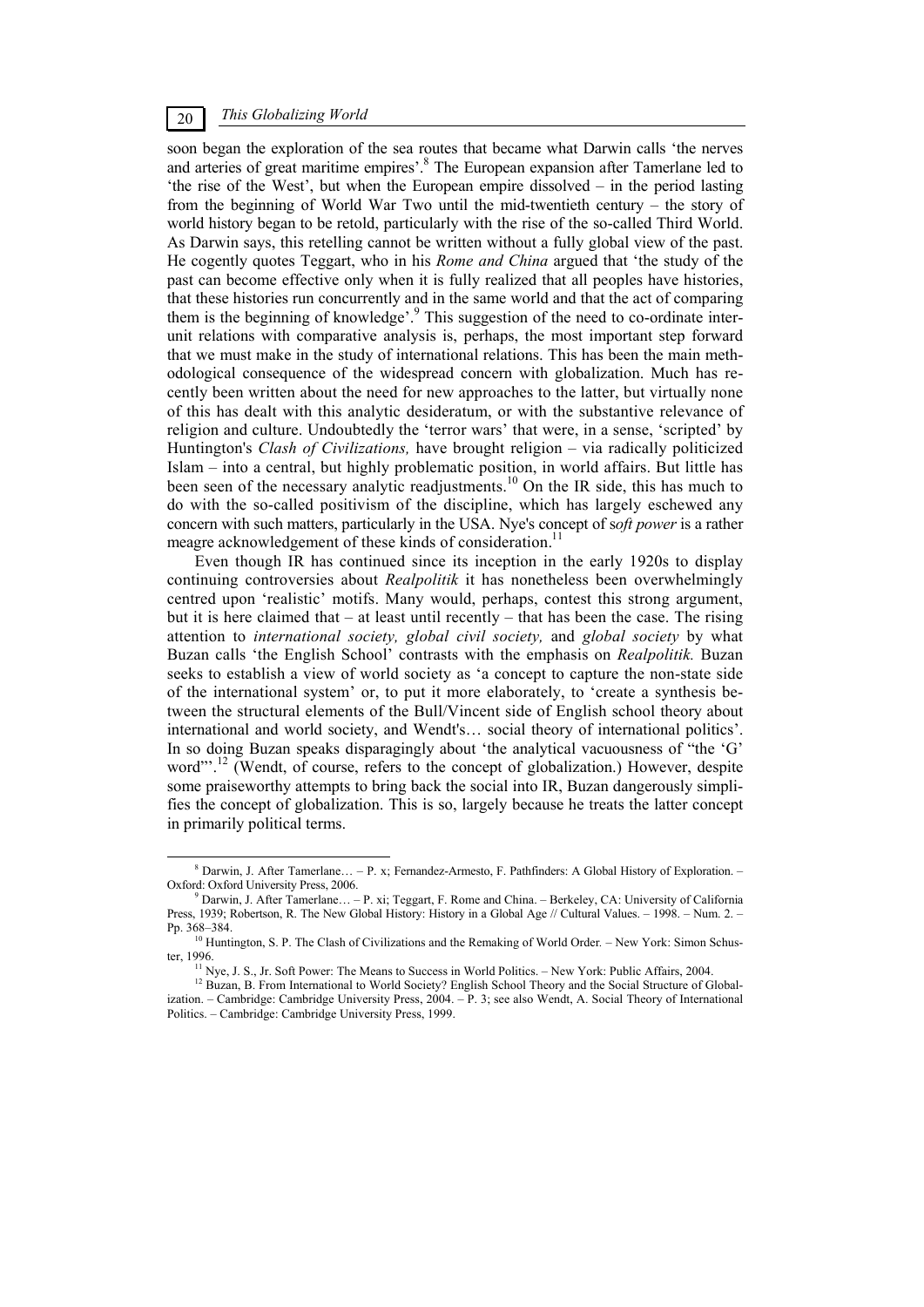#### *Robertson • The 'Return' of Religion and the Conflicted Condition of World Order*  $\boxed{21}$

The unidimensional tendencies of many contributions to globalization theory have severely limited its analytical and empirical purchase, even though Buzan himself displays considerable interest in some sociological conceptions of world society outside conventional IR. For example, he attends, appropriately, to the work of the so-called Stanford school (led by John Meyer) which has promoted an important extra-IR view of the world as a whole. In the process, on the other hand, he has entirely neglected the major contributions of the Stanford school to the study of religion. Undoubtedly, there is a failure in the meeting of minds in so far as he rightly accuses members of the Stanford school of being either unaware or unwilling to consider the work of such people as Martin Wight and Hedley Bull in the English school of IR. Buzan rightly emphasizes that one – if not the – central concerns of the work of the Stanford sociological school is that of global culture. However, he overlooks the fact that a close relation of the Stanford school has been what used to be called the Pittsburgh school, whose major figures included Roland Robertson, Frank Lechner, Peter Beyer and Victor Roudometof. In the works of such sociologists religion has been absolutely central. Another lacuna in Buzan's approach is the neglect of the fact that some representatives of the sociological approach to globalization deny that the process is greatly concerned with what has conventionally been called micro-sociological aspects of what Robertson has conceptualized as the *global field*. 13 In articulating his ideas about the latter, Robertson has typologically divided the world into four major elements: individual states (national or otherwise), the system of states (or nation-states), humanity; and, not least, individual selves. The principal reason for including the latter within the frame of globalization is that it is completely impossible – when one seriously thinks about it – to exclude individuals from the world! Nonetheless, the idea that globalization is primarily a macro topic continues, in spite of anthropologists and sociologists insisting that globalization occurs interpersonally, that personal interaction can have very large consequences and that globalization occurs on the street, in the supermarket, in marital and other relationships, among but a few examples.

A great deal has recently been written in the millennial genre. This can be seen in both utopian and dystopian forms. For the most part, the present *global millennial concern* is more of the latter than the former kind, certainly in the Western portion of the world. It is in terms of this standpoint that it is particularly necessary to consider the relationship between religion and IR.<sup>14</sup>

The millennial and apocalyptic view of the 'terror wars', is at the centre of what may be called the *religiocultural turn* in world politics, specifically the relationship between radically politicized Islam and the 'modern West'. Indeed, the degree to which this global conflict between the two major actors on either side – namely al-Qaeda and the Bush regime in the USA – has assumed heavily religious terms cannot responsibly be questioned. However, there are those who still cling implausibly to the contention that this conflict is 'really' about oil, water and other material factors. The insistence on reducing all phenomena to a single factor is, however – it should be noted – a distinctively Western disposition. The failure to recognize that all human phenomena and interaction are – to put it in 'Western' terms – multidimensional, or multifactorial has been, throughout the course of Occidental history, an egregious limitation. Looked at

<sup>&</sup>lt;sup>13</sup> Robertson, R. Globalization: Social Theory and Global Culture. – London: Sage, 1992. – Pp. 25–31.<br><sup>14</sup> Robertson, R. Global Millennialism: A Postmortem on Secularization // Globalization, Culture and Religion /

Ed. by P. Beyer and L. Beaman*.* – Leiden: Brill, 2007. – Pp. 9–34.